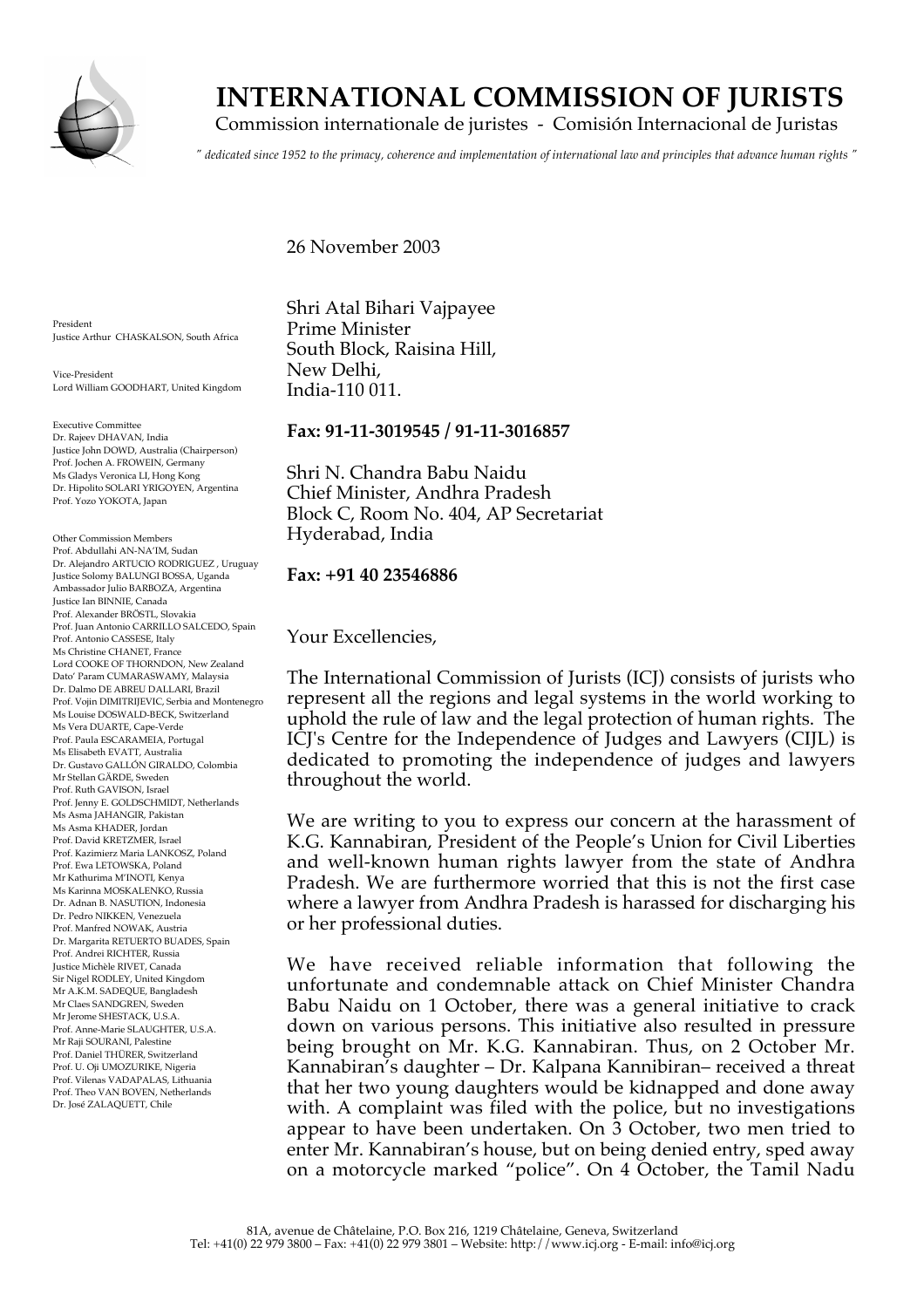Peoples Union for Civil Liberties (PUCL) wrote to the chairman of the National Human Rights Commission detailing these facts and recalling earlier incidences where Mr. Kannabiran had been threatened. No response has been received to date.

Targeting a lawyer and his family in this way constitutes a form of harassment and intimidation that is incompatible with international human rights standards. In this regard, we would like to draw your attention to the *United Nations Basic Principles on the Role of Lawyers*, adopted by the U.N. General Assembly in 1990, which call on Governments to protect lawyers from all attacks:

Principle 16*. Governments shall ensure that lawyers (a) are able to perform all of their professional functions without intimidation, hindrance, harassment or improper interference.*

Furthermore, the *Principles* require Governments to protect lawyers when they receive threats as a result of discharging their functions:

Principle 17*. Where the security of lawyers is threatened as a result of discharging their functions, they shall be adequately safeguarded by the authorities.*

The case of Mr. Kannabiran and his family is not the first instance in which human rights lawyers and defenders have been harassed for denouncing human rights violations in Andhra Pradesh. There have been numerous reports of several acts of intimidation against human rights defenders, including torture, arbitrary arrest and detention, violations of fair trial standards and curtailment of freedom of assembly and association. These acts have been reportedly carried out by police officers and death squads who are said to either owe allegiance to the State police or who are protected by the police.

We therefore request the Union Government and the Government of Andhra Pradesh to take immediate steps to ensure that the authorities cease all harassment of Mr. Kannabiran and his family. We also urge that appropriate legal measures be taken against those responsible for the attempted search and the threats against Mr. Kannabiran's grandchildren. We furthermore call on the Union Government, in line with its international obligations, to ensure the protection of all human rights defenders and guarantee their security from attacks by State agents or death squads.